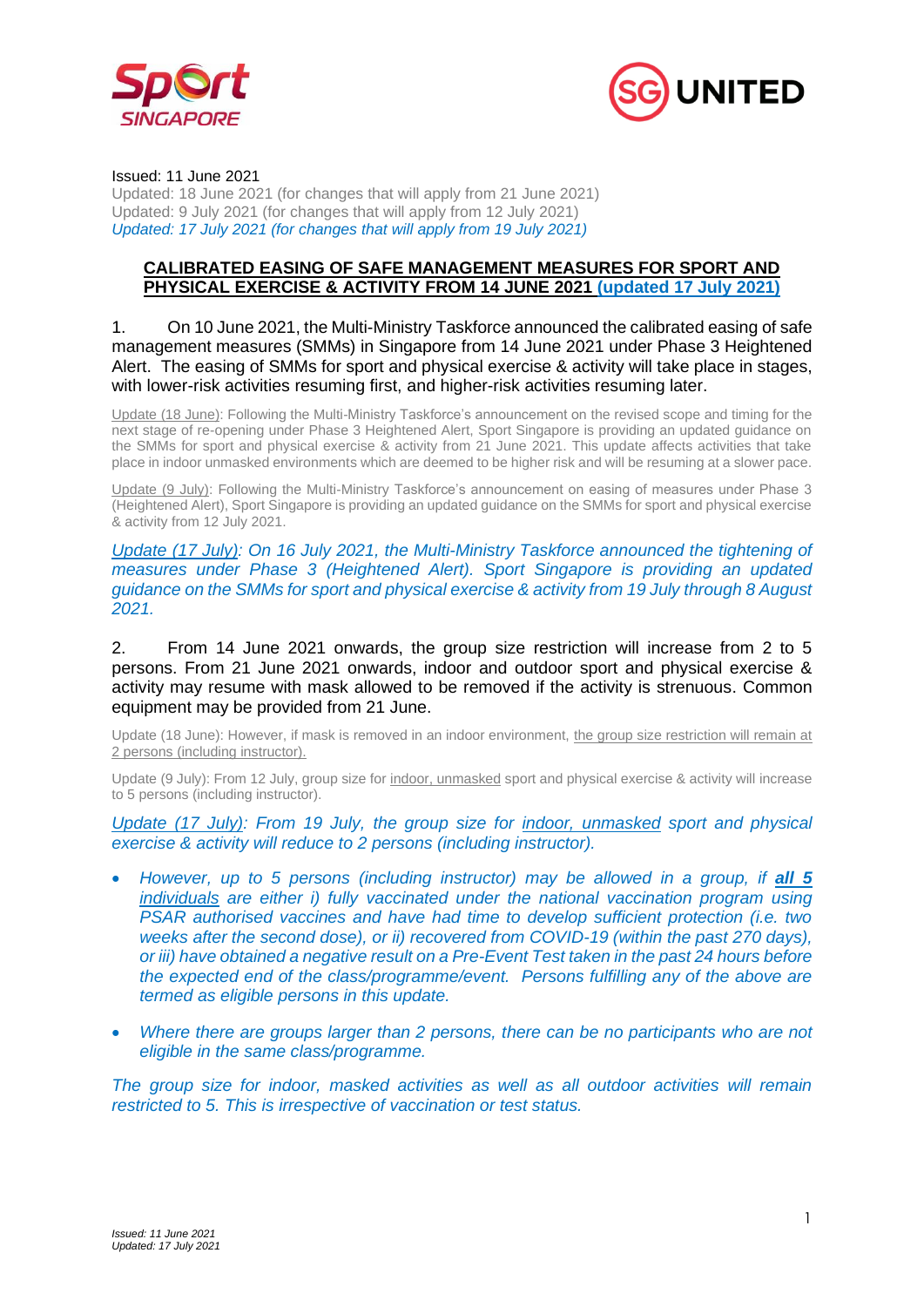



#### 3. For youths and children 18 years old and under, organised outdoor programmes of up to 5 persons<sup>1</sup> may resume from 14 June 2021. Subsequently, multiple groups of 5 persons for both indoor and outdoor programmes will be allowed from 21 June.

Update (18 June): However, if mask is removed in an indoor environment, the group size restriction will remain at 2 persons (including instructor).

Update (9 July): From 12 July, group size for indoor, unmasked sport and physical exercise & activity will increase to 5 persons (including instructor).

*Update (17 July): There is no differentiation in treatment for youths and children 18 and below in the current phase.* 

4. The current SMMs for sport and physical exercise & activity as outlined in Sport Singapore's guidance updated on 7 June 2021<sup>2</sup> remain in effect unless it is specifically superseded by this or later editions of this guidance.

## *SAFE MANAGEMENT MEASURES FOR SPORT & PHYSICAL EXERCISE / ACTIVITY FROM 19 JULY 2021*

5. The following conditions shall apply to all sport and physical exercise & activity, and sport & recreational facilities from 14 June 2021:

a. **Density**. Sport/recreational facilities can only admit a maximum number of persons according to its **Gross Floor Area based on 10 Sqm per person**<sup>3</sup> (up from the current 16 Sqm per person), **up to a maximum of 50 persons.** No facility, regardless of size, shall admit more than 50 persons.

However, large complexes or multi-function premises such as country clubs may treat different parts of their premises as separate facilities, provided that they are well separated by physical barriers such that intermingling is not possible.

b. **Group Size**. **Group sizes are restricted to 5 individuals** (up from the current 2 individuals). The physical distancing<sup>4</sup> between individuals and groups of up to 5 individuals must be maintained while exercising and playing sport.

Update (18 June): However, if mask is removed in an indoor environment, the group size restriction will remain at 2 persons (including instructor).

Update (9 July): From 12 July, group size for indoor, unmasked sport and physical exercise & activity will increase to 5 persons (including instructor).

*Update (17 July): From 19 July, the group size for indoor, unmasked sport and physical exercise & activity will reduce to 2 persons (including instructor). However, up to 5 persons (including instructor) may be allowed in a group if all 5 individuals are eligible (see update at para 2 for definition of eligible persons).* 

*The group size for indoor, masked activities as well as all outdoor activities will remain restricted to 5. This is irrespective of vaccination or test status.* 

*<sup>1</sup> Includes instructor/coach*

*<sup>2</sup>[https://www.sportsingapore.gov.sg/Newsroom/Media-Releases/2021/June/Updated-7-June-2021-Further-Stricter-SMM-For-](https://www.sportsingapore.gov.sg/Newsroom/Media-Releases/2021/June/Updated-7-June-2021-Further-Stricter-SMM-For-Sport)[Sport](https://www.sportsingapore.gov.sg/Newsroom/Media-Releases/2021/June/Updated-7-June-2021-Further-Stricter-SMM-For-Sport)*

*<sup>3</sup> The Gross Floor Area includes exercises spaces, as well as other spaces such as changing rooms, rest areas within the facility. Facilities up to 50 sqm can admit up to 5 persons; this does not include staff.* 

*<sup>4</sup> Physical distancing of 2 metres between individuals should be maintained while exercising and playing sport in general, and 3 metres between individuals for indoors high intensity or high movement exercise classes, unless the nature of activity requires the distance to be shortened. If there is more than one group sharing a space, the groups must not interact and must maintain a distance of 3 metres from one another at all times.*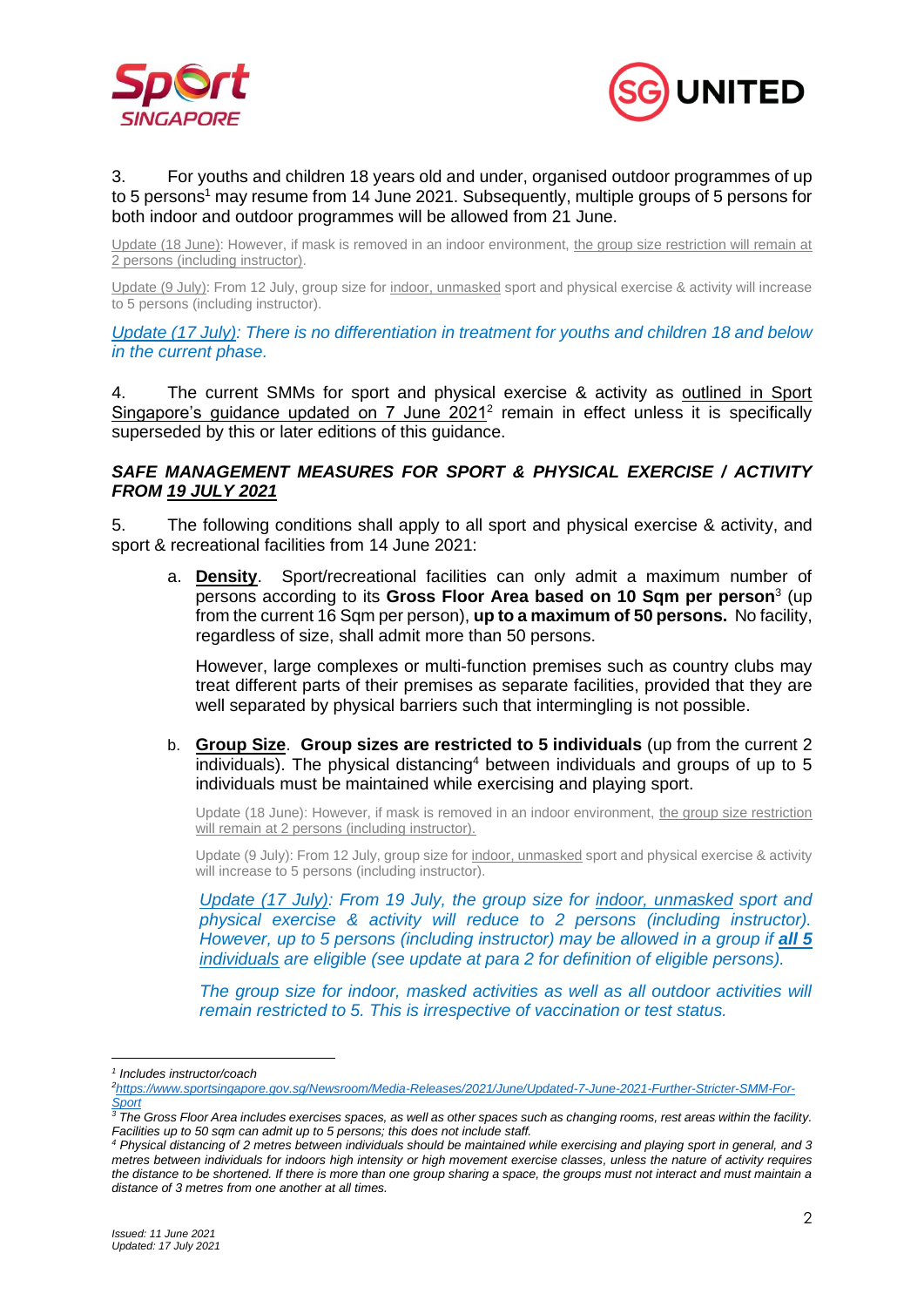



All activity of a social nature should be kept to 5 participants.

For all organised programmes and classes, service provider(s) (such as instructor or coach) may guide the group and will be included in the group size of 5.

*Update (18 June): Group size of 2 for indoors unmasked activities.*

*Update (9 July): From 12 July, the group size for unmasked and masked activities in indoor and outdoor settings will be increased to 5 (including instructor).*

*Update (17 July): From 19 July, the group size for indoor, unmasked sport and physical exercise & activity will reduce to 2 persons (including instructor).* 

- *However, up to 5 persons (including instructor) in a group may be allowed if all 5 individuals are eligible.*
- *Where there are groups larger than 2 persons, there can be no participants who are not eligible in the same class/programme.*

The group size for indoor, masked activities as well as all outdoor activities will *remain restricted to 5. This is irrespective of vaccination or test status.* 

*Organisers offering programmes/classes solely for eligible individuals are advised to prominently display signages to indicate that activities are "for vaccinated / tested persons only".*

i. For programmes/classes where all participants are **masked**, multiple groups of 5 (including instructor/coach) remain allowable up to 30 participants or the capacity limit of the venue, whichever is lower.

Update (9 July): From 12 July, multiple groups of 5 (including instructor/coach) remain allowable up to 50 participants or the capacity limit of the venue, whichever is lower.

*Update (17 July): There is no change from the 9 July update, i.e. masked sport and physical activity in indoor and outdoor settings can be in groups of 5 (including instructor/coach) up to 50 participants or the capacity limit of the venue, whichever is lower.* 

- ii. For programmes/classes where any participant is **not wearing a mask**:
	- From 14 to 20 June, only outdoor activities are allowed, limited to 5 participants (including instructor/coach) in total.
	- From 21 June onwards, multiple groups of 5 (including instructor/coach) up to 30 participants or the capacity limit of the venue, whichever is lower, will be allowed. This applies to outdoor activities. Update (18 June): In an indoor unmasked environment, multiple groups of 2 (including instructor/coach) up to 30 participants or the capacity limit of the venue, whichever is lower, will be allowed. Update (9 July): From 12 July, multiple groups of 5 (including instructor/coach) remain allowable up to 50 participants or the capacity limit of the venue, whichever is lower, for both indoor and outdoor activities.

*Update (17 July): From 19 July, multiple groups of 2 or up to 5 5 (including instructor/coach) remain allowable up to 30 participants or the capacity limit of the venue, whichever is lower, for indoor activities.*

*<sup>5</sup> Groups of 5 unmasked persons are allowable indoors only if all individuals in the group are eligible persons.*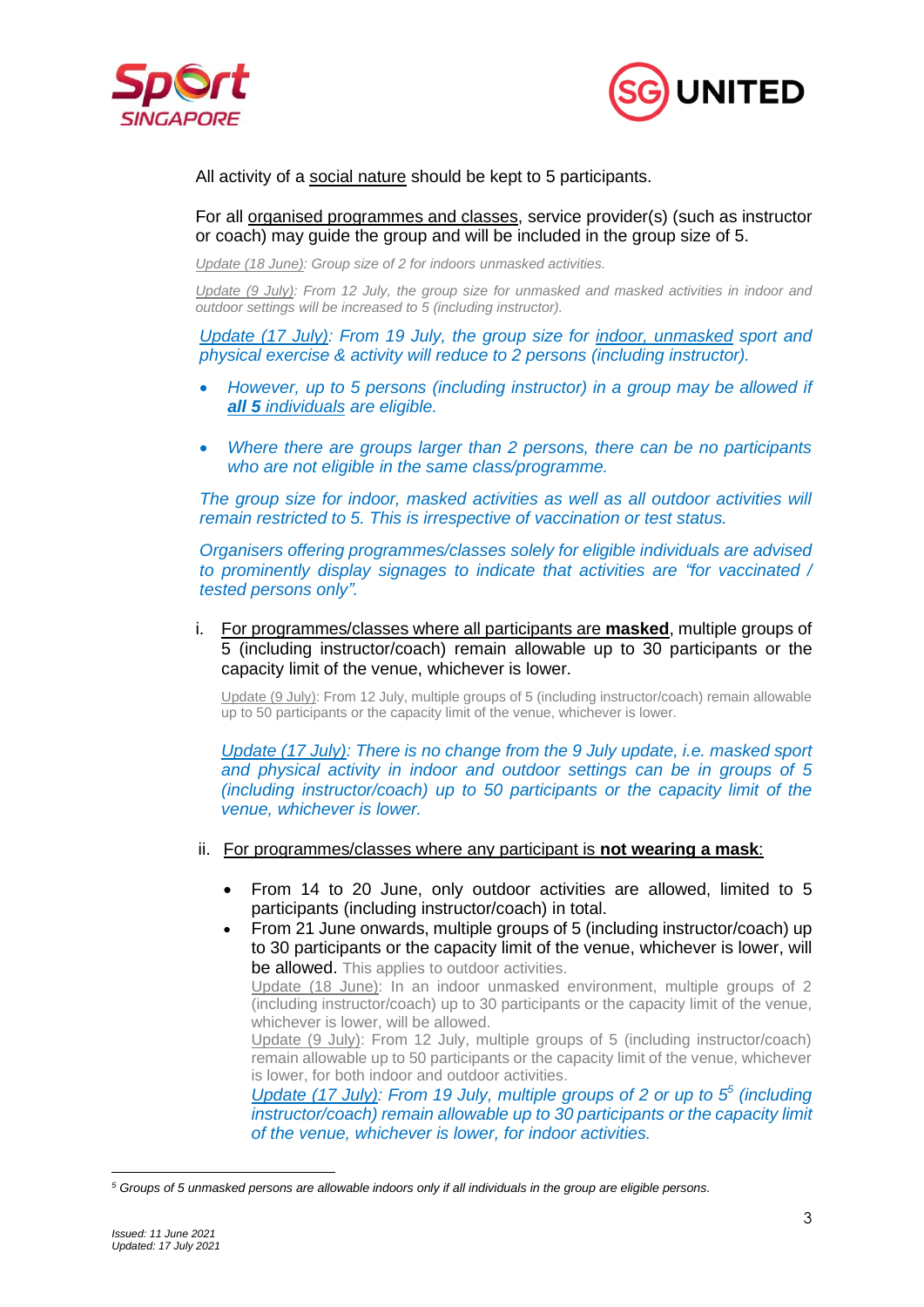



*Outdoor activities can proceed in multiple groups of 5 (including instructor/coach) up to 50 participants or the capacity limit of the venue, whichever is lower.*

There should be no intermingling between groups before, during and after the class, and they must remain 3 metres apart at all times.

*(Update 17 July): Operators and instructors are to maintain a complete set of data that clearly record how all participants are segregated into groups of 2 or up to 5 persons. Recent cases have revealed that sport and exercise operators and instructors have not been able to provide the required information, hampering contact tracing by the authorities. It is also the statutory responsibility of operators and instructors to ensure that all participants are properly checked in by SafeEntry. Where the activity permits (e.g. for spin classes), participants are to carry their devices such as TT Tokens to aid contact tracing. Even if an activity does not allow carriage of such devices, operators and instructors are to take steps to place the devices together to reflect group arrangement.*

- c. **Restrictions on Sport and Physical Exercise & Activity in Indoor Settings**. Indoor activities may resume with the stipulated SMMs in place:
	- *i.* From 21 June 2021 onwards, masks may be removed if an activity is strenuous<sup>6</sup>. However, masks must be worn once the individual has ceased strenuous activity. Users should have their masks with them at all times. Common equipment may be provided for use by participants. 7 Gyms, studios, climbing walls and other indoor facilities may resume normal operations subject to prevailing rules in this guidance.

Update (18 June): In an indoor unmasked environment, multiple groups of 2 (including instructor/coach) up to 30 participants or the capacity limit of the venue, whichever is lower, will be allowed.

Update (9 July): From 12 July, multiple groups of 5 (including instructor/coach) is allowed up to 50 participants or the capacity limit of the venue, whichever is lower.

*Update (17 July): From 19 July, for indoor unmasked sport and physical activity, multiple groups of 2 or up to 5 8 (including instructor/coach) remain allowable up to 30 participants or the capacity limit of the venue, whichever is lower.*

*For masked indoor activities, and masked/unmasked outdoor activities, multiple groups of up to 5 (including instructor/coach) remain allowable up to 50 participants or the capacity limit of the venue, whichever is lower.*

ii. Individuals should restrict their use of facilities to no more than 2 hours each time.

*<sup>6</sup> Physical distancing of 2 metres between individuals should be maintained while exercising and playing sport in general, and 3 metres between individuals for indoors high intensity or high movement exercise classes, unless the nature of activity requires the distance to be shortened. If there is more than one group sharing a space, the groups must not interact and must maintain a distance of 3 metres from one another at all times.*

*<sup>7</sup> The restriction against common equipment indoors imposed since 8 May 2021 will be rescinded from 21 June 2021.*

*<sup>8</sup> Groups of 5 unmasked persons are allowable indoors only if all individuals in the group are eligible persons.*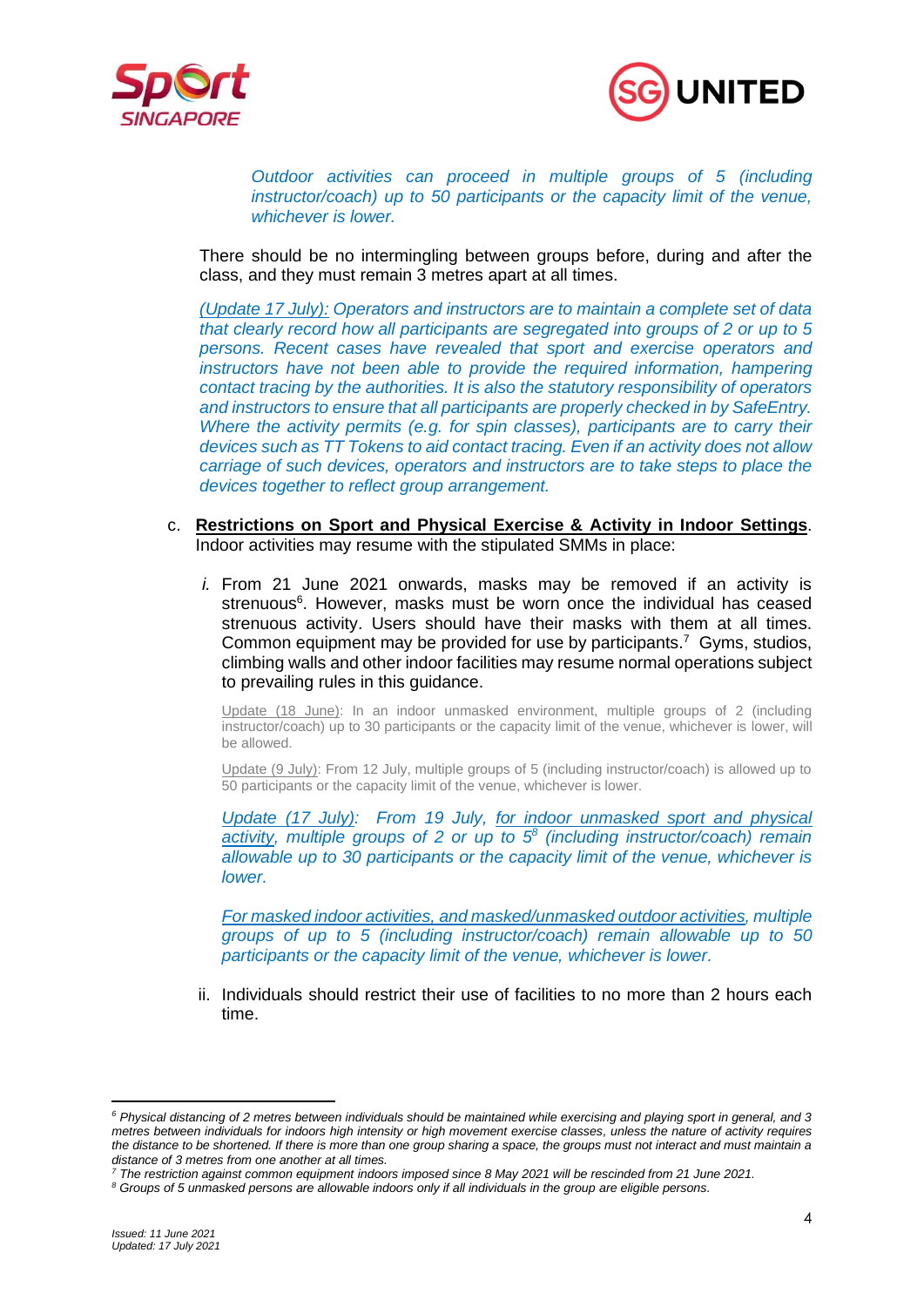



*d.* **Fast and Easy Testing (FET) for Sport and Fitness Sector**. Instructors and staff who come into contact with unmasked users in the course of their work will be progressively scheduled to undergo regular FET as part of the enhanced national measures for workers involved in higher-risk mask-off activities. Update (18 June): The frequency of FET shall be once every 14 days. Employers would be expected to arrange to have their staff tested as soon as possible. If any

instructor / staff who is required by this guidance to undergo FET but are not aware that their employer, association or organisation have registered them, they may go to this [link](https://form.gov.sg/#!/60d2eda300843b0012baaf2c) / scan the QR code to register eligibility for FET.



*Update (9 July): From 15 July, the FET is mandatory for the following workforce<sup>9</sup> and the frequency of the FET shall be once every 14 days:*

- *i. Gyms and fitness studios coaches / trainers / instructors where clients are engaged in unmasked activities.*
- *ii.* Sport coaches / instructors in sports such as, but not limited to athletics, *badminton, basketball, dance, football, swimming, martial art, etc, where trainees are unmasked.*

*More details on FET for sport and fitness sector is available [here.](https://www.myactivesg.com/read/2021/7/a-safe-and-gradual-resumption-of-sport-and-fitness-activities-with-mandatory-fast-and-easy-testing)*

6. Approved large outdoor classes at public spaces such as parks and HDB common areas, can continue, subject to safe distancing and venue capacity. From 21 June, if the activity is strenuous, masks can be taken off but have to be put on immediately after the end of the activity. All instructors must also be registered with Sport Singapore as well as seek permission from venue owners before they can conduct these classes.<sup>10</sup>

7. From 21 June, Sport Singapore's indoor facilities that were closed, will reopen in stages. Please visit <https://www.myactivesg.com/Facilities/Sport-Centres/Facilities-Closure> for more information.

### *ORGANISED PROGRAMMES AND CLASSES FOR YOUTHS AND CHILDREN AGE 18 AND UNDER*

8. Organised programmes and classes for this age group may resume with the stipulated SMMs in place:

- a. From 14 to 20 June, only outdoor sport / physical activity programmes may be conducted for up to 1 group of 5 participants (including instructor/coach) in total. If the activity is strenuous, masks can be taken off, but will have to be put on immediately after the end of the activity.
- b. From 21 June, multiple groups of 5 (including instructor/coach) up to 30 participants or the capacity limit of the venue, whichever is lower, will be allowed. This applies to both indoor and outdoor activities.

Update (18 June): In an indoor unmasked environment, multiple groups of 2 (including instructor /coach) up to 30 participants or the capacity limit of the venue, whichever is lower, will be allowed.

*<sup>9</sup> Does not include volunteers and those who are not paid/compensated for their services.*

*<sup>10</sup> Instructors who are interested to conduct large outdoor classes at outdoor public spaces must be registered and can do so via [https://circle.myactivesg.com/programmes/classes/coaches/outdoor-classes-instructor-registration.](https://circle.myactivesg.com/programmes/classes/coaches/outdoor-classes-instructor-registration) Subsequent approval from facility owner need to be sought before activities can be conducted.*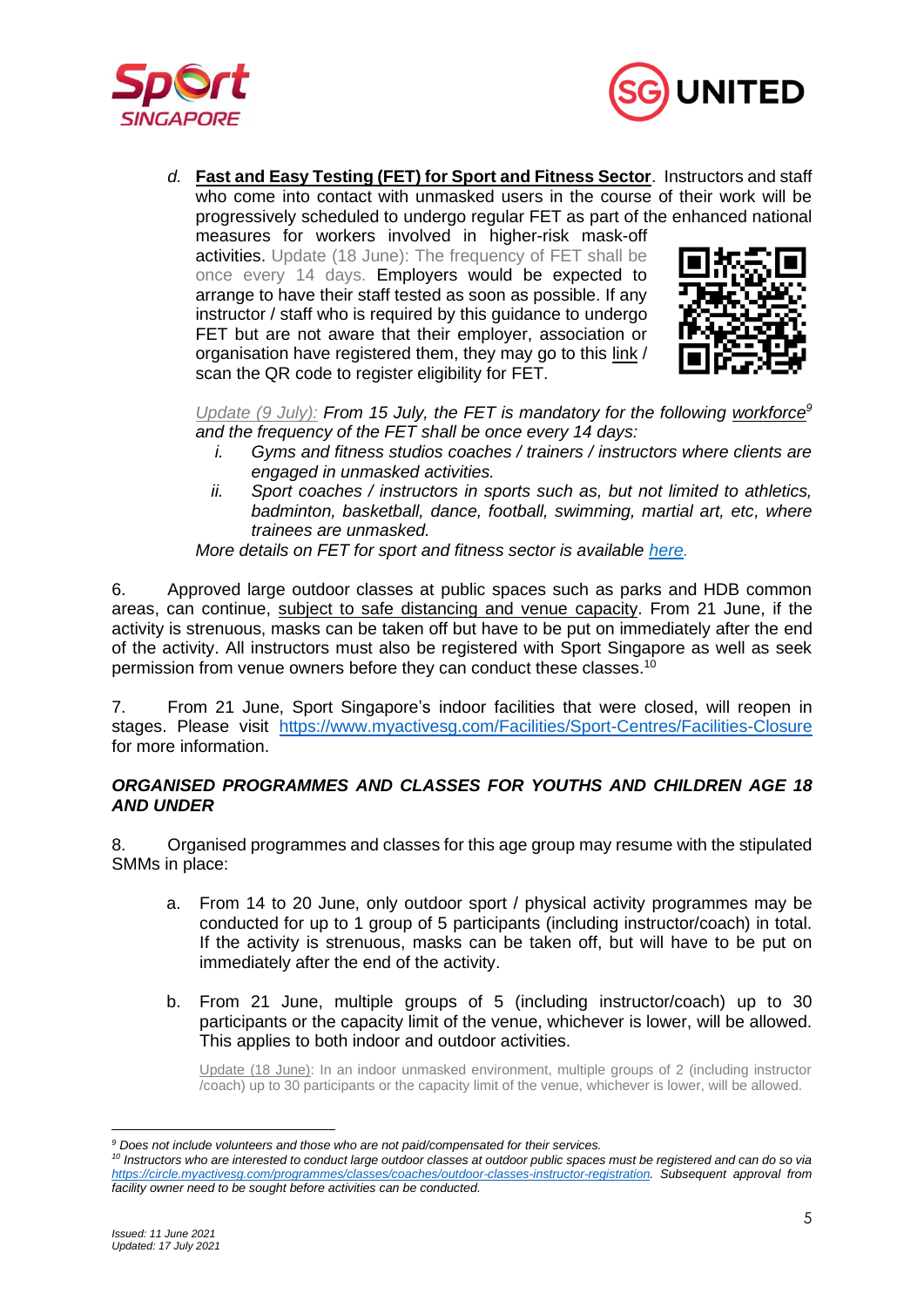



Update (9 July): From 12 July, multiple groups of 5 (including instructor/coach) is allowed up to 50 participants or the capacity limit of the venue, whichever is lower.

*Update (17 July): From 19 July, for indoor unmasked activities, multiple groups of 2 or 5<sup>11</sup> (including instructor/coach) remain allowable up to 30 participants or the capacity limit of the venue, whichever is lower.*

*For masked indoor activities and masked/unmasked outdoor activities, multiple groups of 5 (including instructor/coach) remain allowable up to 50 participants or the capacity limit of the venue, whichever is lower.*

## *OTHER SAFE MANAGEMENT MEASURES*

- 9. Other SMMs will continue to be in place. These include, but are not limited to:
	- a. Physical distancing<sup>12</sup> of 2 metres between individuals must be maintained in general while exercising, and 3 metres between different groups must be maintained at all times. There shall be no intermingling between groups before, during and after classes.
	- b. Mask wearing. Masks should be worn as a default. Masks may be taken off when performing strenuous activity, and it must be put on immediately after the completion of high intensity sport and physical activities.
	- c. Intermingling to be avoided in changing rooms / toilets. Individuals should not intermingle with others and linger within the facilities. Masks must be worn when one is changing in and out of one's sport attire / swimwear. If a mask is removed during shower or face-washing, it is to be worn promptly after. Changing rooms and toilets must be closed off if individuals cannot comply with these SMMs.
	- d. Sharing of common equipment should be minimised. Where the sharing of equipment is permitted, these should be minimised as far as possible. The equipment should be wiped down / sanitised before passing on for use by the next user. This includes equipment such as weights and balls.
	- e. Reducing Physical Interaction & Hygiene and Ensuring Safe Distancing. Owners or operators of facilities are responsible for ensuring safe management measures are implemented, and that their patrons/users comply. Facility owners/operators must:
		- i. Organise human traffic flow and space management to ensure that the mixing of groups is minimised to transient contact;
		- ii. Put in place measures to minimise crowding or mixing at common facilities e.g. toilets. Where possible, specific common facilities should be designated to specific zones so that attendees from different zones do not mix when using such facilities:

*<sup>11</sup> Groups of 5 unmasked persons are allowable indoors only if all individuals in the group have eligible status.*

*<sup>12</sup> Physical distancing of 3 metres between individuals should be observed for indoors high intensity or high movement exercise classes unless the nature of activity requires the distance to be shortened.*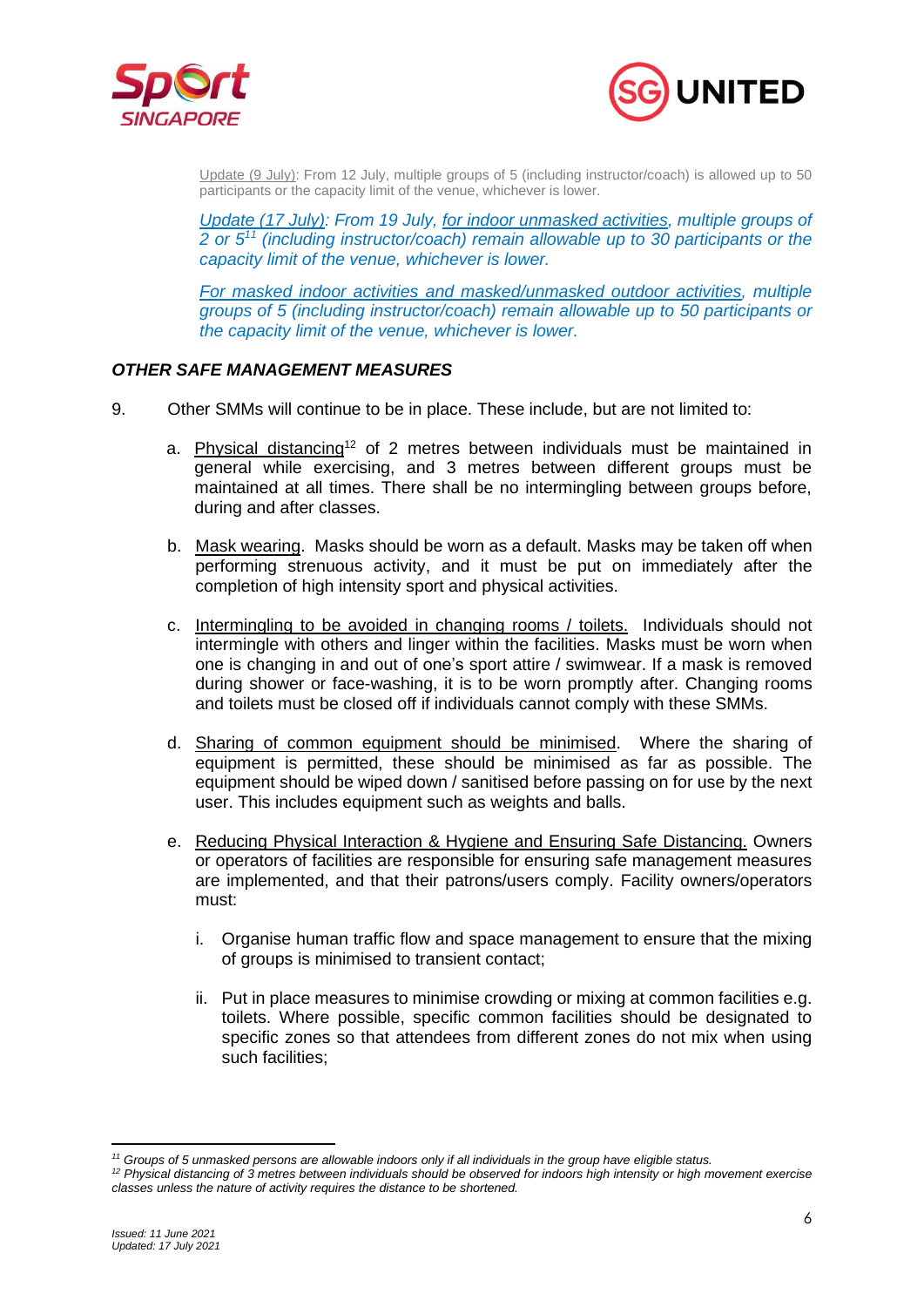



iii. Conduct temperature screening<sup>13</sup> and checks on visible symptoms<sup>14</sup> for visitors and turn away those with fever and/or who appear unwell. SafeEntry must be implemented for participants and visitors. From 17 May onwards, all participants and staff are to use either the TraceTogether app or the TraceTogether Tokens for SafeEntry;

*Update 17 July 2021: Enforcement of this will be stepped up to ensure full compliance by all permitted enterprises.*

- iv. Frequently disinfect common spaces and interactive components (e.g. smart kiosks, turnstiles, changing benches, hooks for clothes, etc). Operators are strongly encouraged to adopt good sanitation and hygiene practices to achieve the SG Clean quality mark;
- v. Place hand sanitisers in close proximity of the facility entrance and high-touch surfaces like door handles. Attendees should be encouraged to sanitise their hands before entering and upon leaving the facility;
- vi. Ensure that participants do not shout while engaging in physical activities. This is because shouting increases the risk of transmission via droplets.

## *RESUMPTION OF SPORT EVENTS FROM 14 JUNE 2021*

10. As part of the gradual resumption of sport and physical activity & exercise, sport events may resume as follows:

- a. Live Spectator Sport Events may resume from 14 June, with up to 50 spectators without the need for attendees to undergo pre-event testing. Should the organiser implement pre-event testing<sup>15</sup>, the number of spectators can be increased to 250, in zones of up to 50 persons.
- b. Mass Participation Sport Events such as mass runs, open-water swims, cycling and triathlon events may proceed from 21 June. Such events can proceed with up to 50 participants without the need for pre-event testing. With pre-event testing, up to 250 participants (in waves of up to 50 persons) are allowed per session, with different sessions adequately separated by time<sup>16</sup> to avoid the congregation of participants at the venue.

At this juncture, mass participation sport events will not be allowed to accommodate more than 250 participants per session, and will not be allowed to have invited spectators. Organisers are to put in place measures to prevent the spontaneous gathering of onlookers for such events.

c. Sport Competitions & Tournaments (without spectators<sup>17</sup>) refer to competitions involving timed races or head-to-head matches where there could be multiple heats or qualifying rounds ("sessions"). Such events may resume from 21 June, but must

*<sup>13</sup> Individuals with temperatures 38 degrees celsius and above are considered as having a fever.*

*<sup>14</sup> Notable visible symptoms to look out for include: (a) coughing; (b) sneezing; (c) breathlessness; and (d) a runny nose.*

*<sup>15</sup> Please refer to<https://go.gov.sg/pet> for MOH's latest requirements and guidelines on pre-event testing.* 

*<sup>16</sup> Organisers may propose the number of sessions and time interval between sessions to ensure safe participation, which may vary depending on context.*

*<sup>17</sup> Sport tournaments and competitions with spectators will be treated as Live Spectator Sport Events.*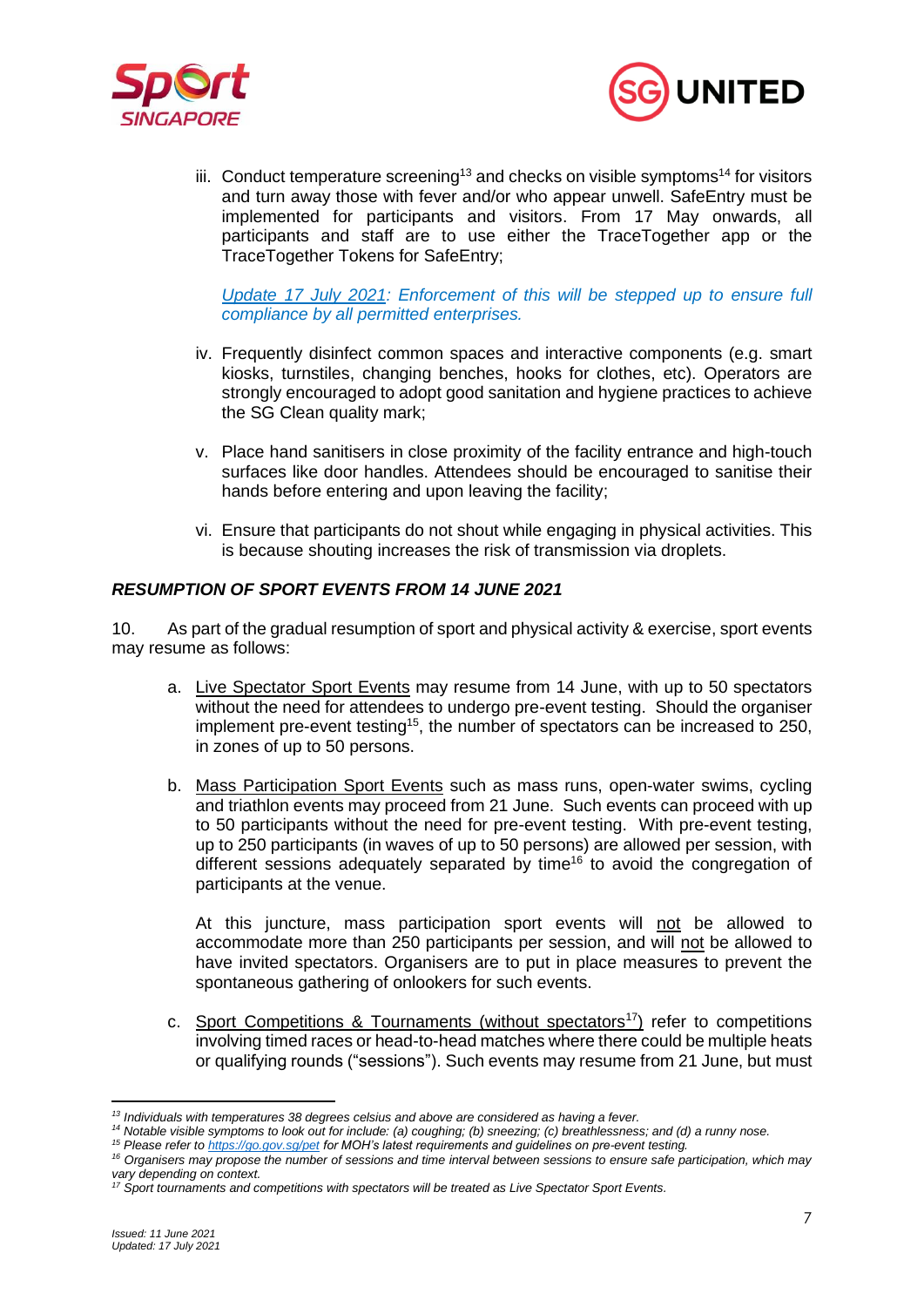



not exceed 50 persons in each facility, with different sessions adequately separated within a day or across multiple days, to avoid congregation.

Each match is capped at 5 persons (which includes the referees if they need to be in the field of play). If there are multiple matches, close contact must not exceed 50 persons a day for each participant. For example, if a team plays multiple matches a day, each team member shall not play more than 49 others (including teammates) in a day.

Update (18 June): In an indoor unmasked environment, each match is capped at 2 persons.

Update (9 July): From 12 July, a match is capped at 5 persons (which includes the referees if they need to be in the field of play) such as 2v2 or 2v3. This is applicable for masked and unmasked matches in indoor and outdoor settings.

*Update (17 July): In an indoor unmasked environment, each match is capped at 2 persons (i.e. 1v1), or 5 persons (such as 2v2 or 2v3) if all 5 individuals are eligible.*

*Organisers offering events solely for eligible individuals are advised to prominently display signages to indicate that activities are "for vaccinated / tested persons only".*

11. All sport events that involve more than 50 persons in total (including participants, spectators, officials, event crew and support staff) will need to be endorsed by Sport Singapore before they can be conducted. Organisers will have to submit an application to Sport Singapore using the form in Annex A, emailing it to SPORT Covid@sport.gov.sg at least 30 days prior to the start of the event to give time for evaluation and discussion. Organisers are advised not to carry out related marketing/publicity efforts before receiving endorsement from Sport Singapore, as the event may require modifications before it may proceed.<sup>18</sup>

12. Sport Singapore's endorsement is only for the sport event SMMs. Organisers will need to seek further approval from facility owner / relevant agencies before their event can proceed.

13. Events that were previously endorsed by Sport Singapore will need to have their SMMs updated and organisers are to resubmit their plans using the prescribed form for endorsement by Sport Singapore.

### *IMPORTANCE OF SAFE MANAGEMENT MEASURES IN THE FIGHT AGAINST COVID-19*

14. During recent engagements organised by Sport Singapore, industry stakeholders agreed with the importance of SMMs to ensure that Singaporeans can continue to engage in sport and fitness activities safely. They suggested to regularly test and vaccinate instructors and staff, which are being addressed with the announced national initiatives for Fast and Easy Testing (FET) and expanded age groups for vaccination. There were other suggestions received, such as discouraging gym-hopping and stepping up the frequency for disinfecting common equipment.

15. Since last year, ActiveSG has implemented a booking system for public gyms, where members can use the ActiveSG app to book a 100-min workout slot. This has allowed Sport Singapore to manage crowding during peak periods at these facilities, as well as clean and disinfect equipment between slots.

*<sup>18</sup> Organisers will be responsible for the costs of the event (including the additional costs of modifications), and/or compensation to participants arising from event postponement or cancellation.*